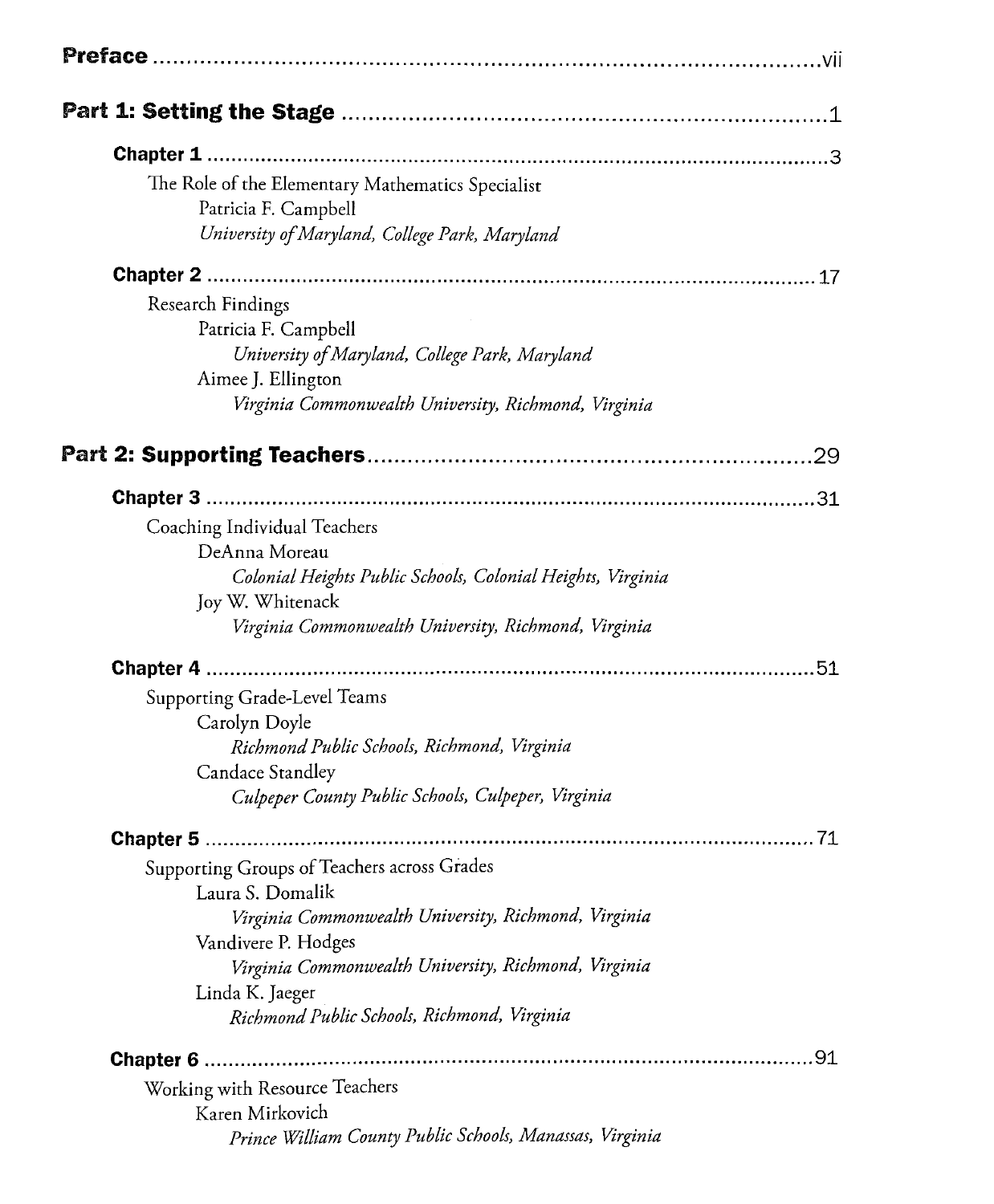| Patricia A. Robertson                                                            |  |
|----------------------------------------------------------------------------------|--|
| Arlington Public Schools, Arlington, Virginia                                    |  |
| Jason A. Scherm                                                                  |  |
| Westmoreland County Public Schools, Montross, Virginia                           |  |
|                                                                                  |  |
| Supporting Teachers' Work with Special Education Students                        |  |
| LouAnn H. Lovin                                                                  |  |
| James Madison University, Harrisonburg, Virginia                                 |  |
| Margaret M. Kyger                                                                |  |
| James Madison University, Harrisonburg, Virginia                                 |  |
|                                                                                  |  |
| Supporting Teachers' Work with English Language Learners and Gifted              |  |
| Mathematics Learners                                                             |  |
| Susan Birnie                                                                     |  |
| Alexandria City Public Schools, Alexandria, Virginia                             |  |
| Catherine Lamczyk                                                                |  |
| Stafford County Public Schools, Stafford, Virginia                               |  |
| <b>Part 3: Supporting the School Mathematics Program 131</b>                     |  |
|                                                                                  |  |
|                                                                                  |  |
| Using Assessment to Inform Instruction on the Basis of Data<br>Denise M. Walston |  |
| Council of Great City Schools, Washington, D.C.                                  |  |
| Sandra S. Overcash                                                               |  |
| Nonpublic Educational Services, Inc., Virginia Beach, Virginia                   |  |
|                                                                                  |  |
| Managing a School's Instructional Resources for Mathematics<br>Kim Raines        |  |
| Fauquier County Public Schools, Warrenton, Virginia                              |  |
| Beth Williams                                                                    |  |
| Bedford County Public Schools, Bedford, Virginia                                 |  |
|                                                                                  |  |
| Serving as the Face of an Elementary School's Mathematics Program                |  |
| Contina Martin                                                                   |  |
| Portsmouth Public Schools, Portsmouth, Virginia                                  |  |
| Fanya Morton                                                                     |  |
| King George County Schools, King George, Virginia                                |  |
|                                                                                  |  |
|                                                                                  |  |
| Turning Challenges into Opportunities                                            |  |
| Sarah M. Minervino                                                               |  |
| Arlington Public Schools, Arlington, Virginia                                    |  |
|                                                                                  |  |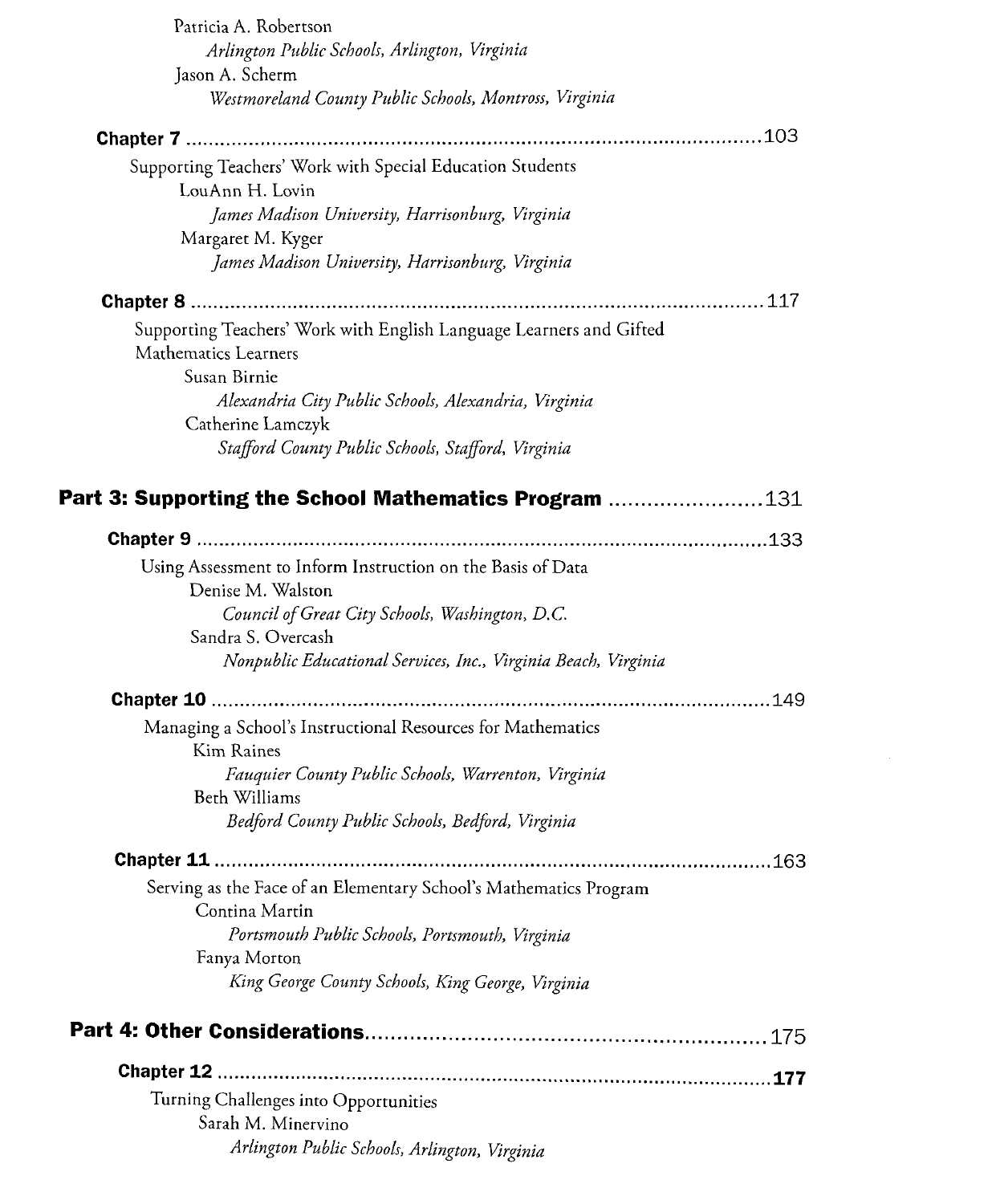| Patricia A. Robertson                                                 |  |  |
|-----------------------------------------------------------------------|--|--|
| Arlington Public Schools, Arlington, Virginia                         |  |  |
| Joy W. Whitenack                                                      |  |  |
| Virginia Commonwealth University, Richmond, Virginia                  |  |  |
|                                                                       |  |  |
| Defining the Elementary Mathematics Specialist Position               |  |  |
| Debra J. Delozier                                                     |  |  |
| Stafford County Public Schools, Stafford, Virginia                    |  |  |
| Fiona C. Nichols                                                      |  |  |
| Portsmouth Public Schools, Portsmouth, Virginia                       |  |  |
|                                                                       |  |  |
| Leadership Expectations and Negotiating with the Principal            |  |  |
| Vickie L. Inge                                                        |  |  |
| University of Virginia, Charlottesville, Virginia                     |  |  |
| Carol S. Walsh                                                        |  |  |
| Middlesex County Public Schools, Saluda, Virginia                     |  |  |
| Jeannie Duke                                                          |  |  |
| Middlesex County Public Schools, Saluda, Virginia                     |  |  |
|                                                                       |  |  |
| Induction to a New Position Involves Transitions                      |  |  |
| Aimee J. Ellington                                                    |  |  |
| Virginia Commonwealth University, Richmond, Virginia                  |  |  |
| William E. Haver                                                      |  |  |
| Virginia Commonwealth University, Richmond, Virginia                  |  |  |
| .227                                                                  |  |  |
| Personal and Professional Growth and Development                      |  |  |
| Reuben W. Farley                                                      |  |  |
| Virginia Commonwealth University, Richmond, Virginia                  |  |  |
| Tracy L. Gaither                                                      |  |  |
| Arlington Public Schools, Arlington, Virginia                         |  |  |
| Vandivere P. Hodges                                                   |  |  |
| Virginia Commonwealth University, Richmond, Virginia                  |  |  |
|                                                                       |  |  |
| The Principal and the Elementary Mathematics Specialist Work Together |  |  |
| Vickie L. Inge                                                        |  |  |
| University of Virginia, Charlottesville, Virginia                     |  |  |
| Debbie Arco                                                           |  |  |
| Hanover County Public Schools, Ashland, Virginia                      |  |  |
| Duffie Jones                                                          |  |  |
| Charlotte County Public Schools, Charlotte Court House, Virginia      |  |  |
|                                                                       |  |  |
| Who Are Mathematics Specialists?                                      |  |  |
| Virginia Mathematics and Science Coalition, Richmond, Virginia        |  |  |
|                                                                       |  |  |